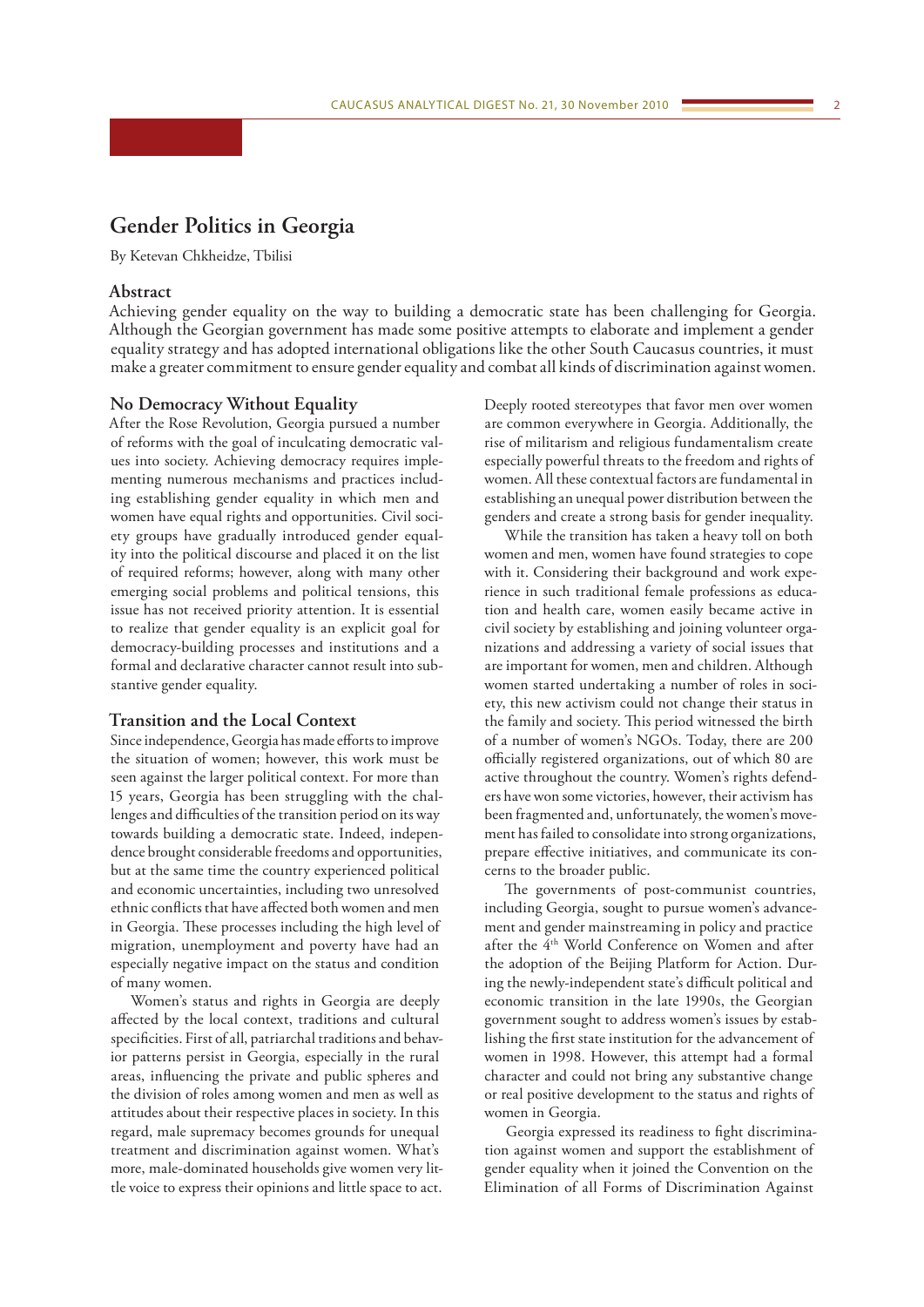Women (CEDAW) in 1994, thereby giving hope to many for a real commitment followed up by concrete steps for achieving greater gender equality in the country. In line with CEDAW, Georgia is expected to fulfill obligations endorsed by UN Security Council Resolution 1325 for increasing women's role in peace-building and conflict transformation and the Millennium Development Goal #3 on Promoting Gender Equality and Empowering Women, by 2015. However, women's and civil society groups in Georgia have always criticized these efforts, claiming that the state is not sufficiently committed to accomplishing its international or domestic obligations.

## **Emerging Issues for Women in Georgia**

Women in Georgia face a reality filled with contradictions. On one hand, they have access to education, work actively in civil society organizations, and run small businesses, but, on the other, society still considers the major duty for a woman to be taking care of her children and household. Although lately there has been a shift in gender roles and women are starting to become their families' main breadwinners, this situation has not changed men's roles and the division of labor in households. Such traditional practices and attitudes leave little room for women to actively engage and advance in the public sphere.

Women are especially underrepresented in all types of politics—at both the local and federal levels, and in the legislative and executive branches. At present, after the democratic reforms witnessed during recent years, women MPs comprise just 6% of the entire Parliament and there are three women ministers in the government. Women's rights activists support the idea of introducing mechanisms that would result in greater gender balance in the relevant legislation on political parties and the electoral code; In this case, political will, ensured by the adoption of a gender equality law in March 2010, could help address these issues.

Womeare largly employed in unpaid jobs and the Labor Code requires significant improvements in regard to women.<sup>1</sup> What's more, there is no national strategy for mainstreaming women in the labor market or giving them opportunities to overcome poverty and engage in the formal economy. Indeed, many studies show that the participation of both women and men in formal paid jobs increases economic efficiency and living standards.

While facing disadvantages in finding employment in other spheres, women are particularly well represented in the civil society sector. Women compromise

58% of NGO staff in Tbilisi and 63% of NGO staff in the regions of the country.<sup>2</sup>

Abortion remains the major birth control method in Georgia. Definitely, the introduction of various family planning methods have had a positive impact on the health of women in the last few years, however, many women still do not have access to information or resources about reproductive health services.

Domestic violence is a critical gender issue for Georgia. Georgian women are subject to all forms of domestic violence; in additional to physical violence, psychological violence and economic control are also common. The widespread impunity of offenders and ignorance of women's rights have been major obstacles in combating this problem. Additionally, male supremacy as a basis for unequal treatment is quite common in Georgian families. The first nation-wide study on domestic violence in the South Caucasus (UNFPA, 2010) revealed that in Georgia among married women at least every eleventh women has been subjected to physical violence, while more than 35% of married women have experienced acts of violence aimed at controlling their behavior. Most importantly, domestic violence is still considered a private matter, as a recent nation-wide survey revealed that about 78% of women consider that cases of domestic violence should remain within a family and shouldn't be publicly discussed.<sup>3</sup>

Georgia has a sound number of ethnic minorities. Ethnic minority women face cultural and language constraints, violation of human rights and lack of access to information and skills what especially hinders their integration and development. Although other minority groups of women, e.g. sexual minorities, manage to organize themselves and cooperate with a few women's NGOs, they face absolute isolation and discrimination from society.

Due to the two ethnic conflicts, Georgia has a large number of internally displaced persons (IDP). The 2009–2012 State Strategy on IDPs has gender aspects, but IDP women and rural women are in most vulnerable conditions resulting into the low economic status and poverty and having less access to information, rights and skills.

## **Gender Equality Policy in Georgia**

Since the Shevardnadze government failed to address gender discrimination and advance women's rights, after the Rose Revolution gender equality once again appeared on the government agenda. In order to address gender issues, the parliament set up a Gender Equality

<sup>2</sup> Sumbade Nana, "Gender and Society: Georgia," UND/SIDA, 2008, p. 57

<sup>1</sup> Georgia Gender Assessment, USAID, Georgia 2010

<sup>3</sup> Domestic violence survey in the South Caucasus, UNFPA, 2010